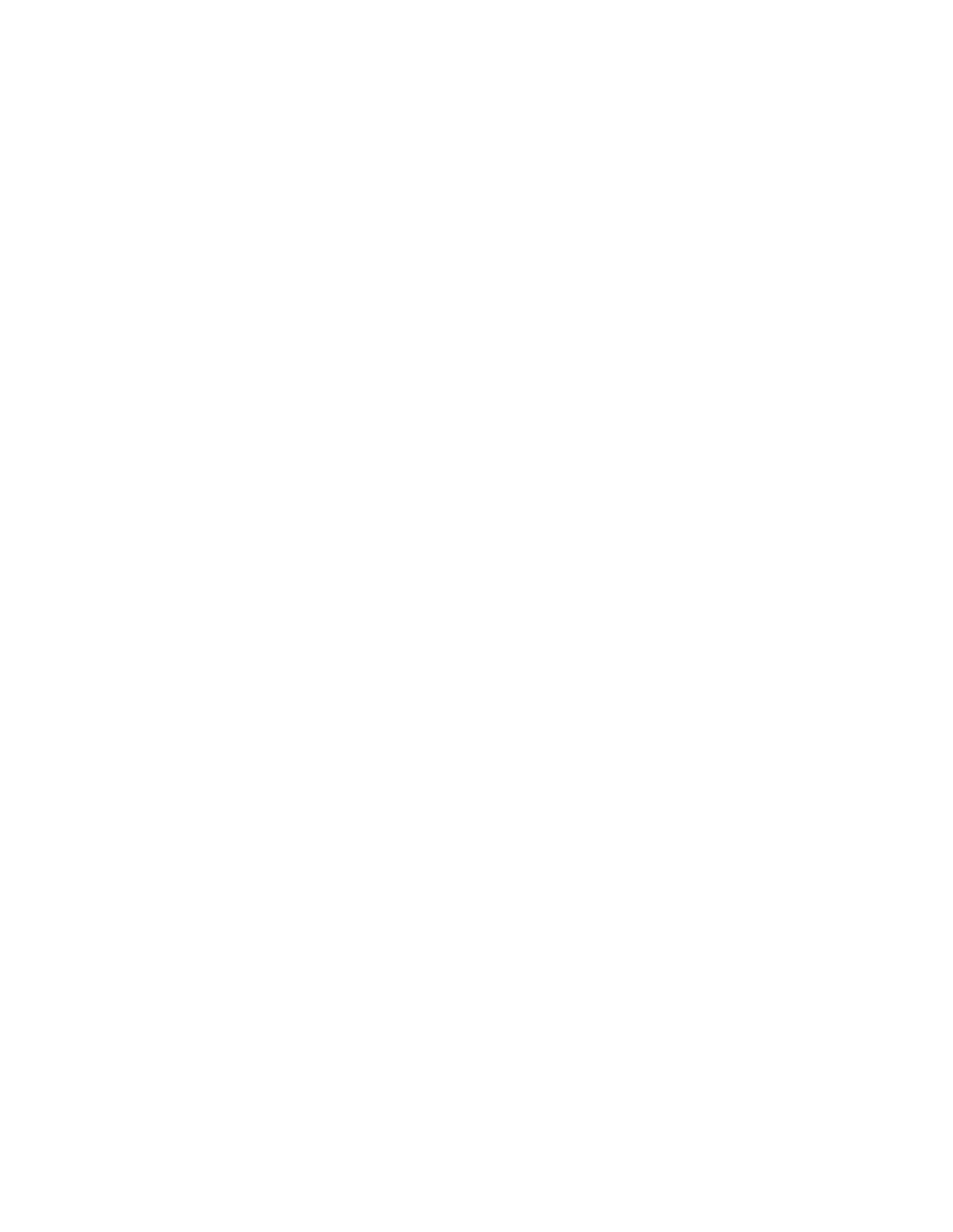## **Contents**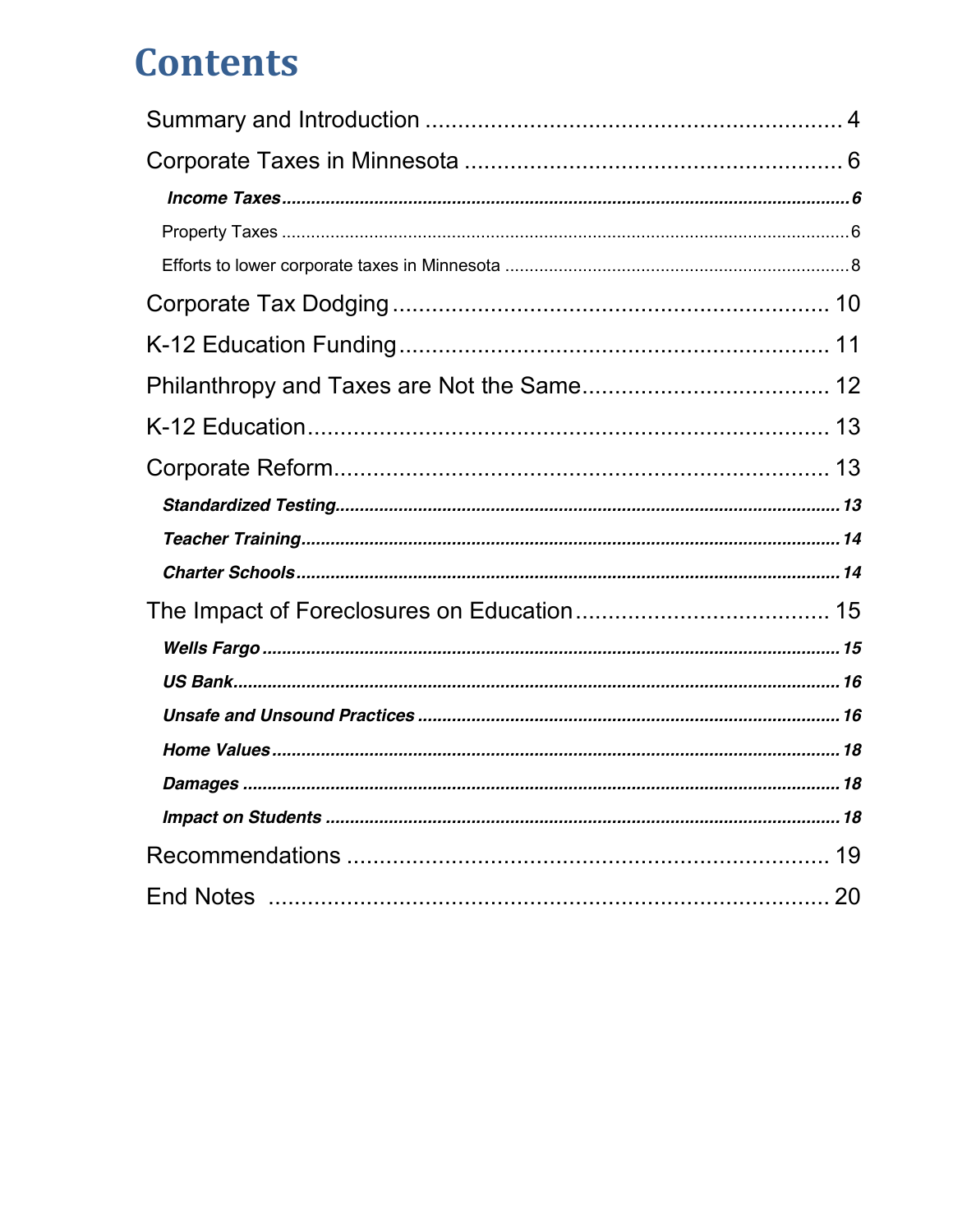# <span id="page-3-0"></span>**Summary and Introduction**

Over the last two decades, large corporations like **US Bank** and **Wells Fargo** have seen a reduction in their Minnesota state tax rates. As corporations paid less in taxes, there was less state aid available for school districts. In order to make up for this loss, districts have increased their property tax levies, which disproportionately fell on homeowners.

The levies were not large enough to make up for the full drop in state aid, so districts have had to cut costs, and take on additional debt.

- In the last ten years, the St. Paul School District's long-term debt has increased by \$175 million, so that it is now almost \$500 million.<sup>1</sup>
- $\bullet$  The district had to pay \$5 million in upfront fees in order to borrow this money. $2$
- $\bullet$  The district is paying \$16 million a year just in interest on this debt  $3$

The changes in state law that lowered corporate tax rates came about as a result of decades of consistent lobbying by business organizations. One of the most aggressive organizations pushing for lower corporate taxes is the Minnesota Business Partnership, which is second only to the Chamber of Commerce in how much it spends every year lobbying the state legislature.

**There are positive and much needed steps that US Bank and Wells Fargo can take to help St. Paul schools. This would require real conversations with the district, with teachers, and with the community to identify the best avenues for their involvement.**

**US Bank** is deeply involved with the Business Partnership. **US Bank** CEO Richard Davis was the long-term term Chairman until this past year, and he remains on the group's Executive Committee. The current chairman, Polaris CEO Scott Wine, is on **US Bank's** Board of Directors. Ecolab CEO Doug Baker, who is a prior chairman of the Business Partnership and is the current chair of the group's Fiscal Policy Committee, is also on **US Bank's** Board of Directors.

The Business Partnership wants to lower corporate taxes even more. One of its current legislative priorities is to get rid of the state property tax on businesses, which brings in about \$1 billion a year to the state general fund. Eliminating the state business property tax would be a huge windfall for the biggest businesses in Minnesota. US Bank and Wells Fargo would each save between \$3-\$4 million a year.

Instead of paying their fair share of taxes, which could then be used to fund public education at the necessary levels, **US Bank, Wells Fargo**, and other large Minnesota corporations make philanthropic contributions that are a fraction of the amount they would have paid in taxes.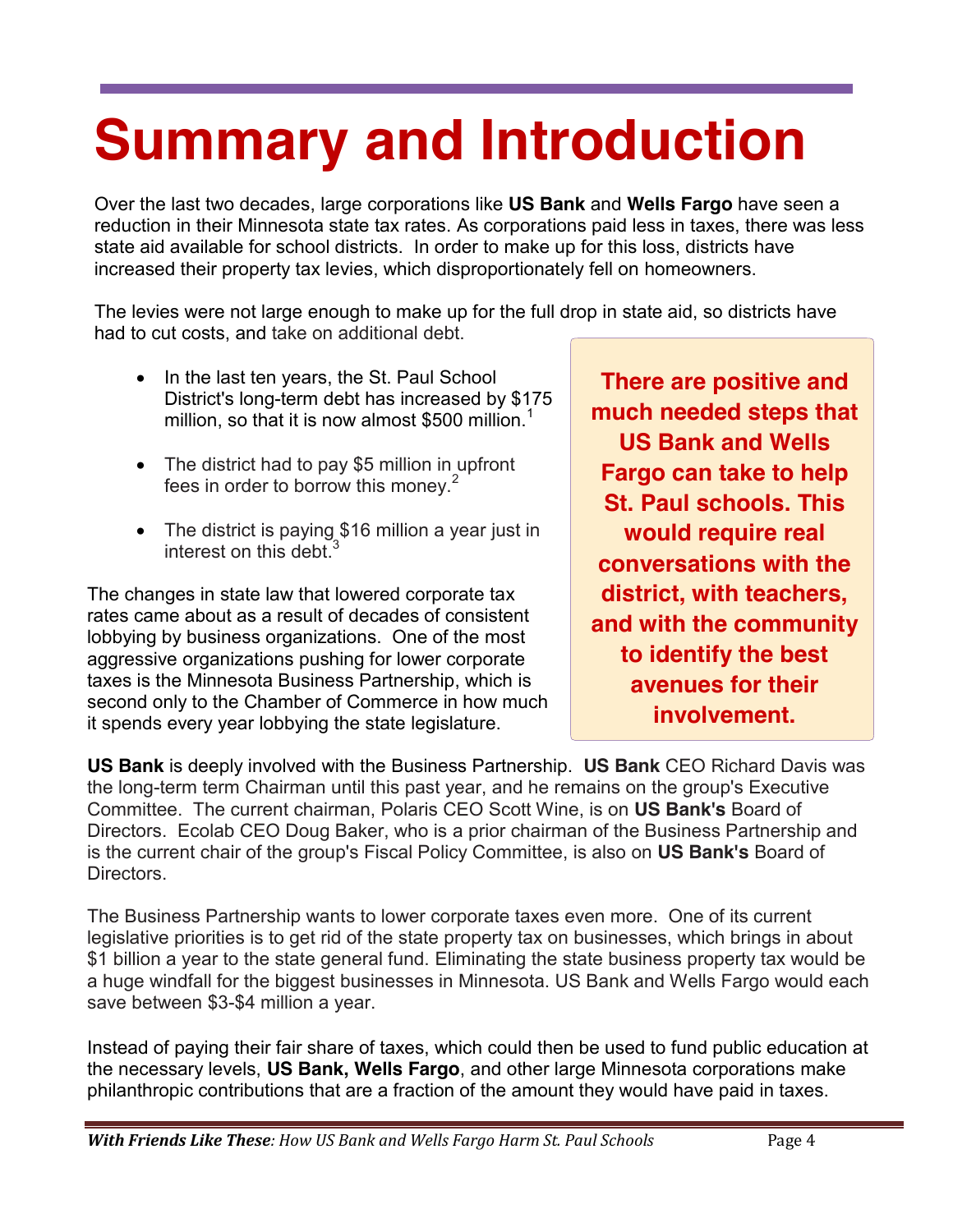State tax structure is not the only policy area of interest to **US Bank, Wells Fargo,** and the Business Partnership. The organizations are part of a nationwide movement to apply business principles to education. Under the guise of improving public education, they advocate for changes that will have the opposite effect, turning our schools into profit-generating private businesses.

**US Bank** and **Wells Fargo** also both played major roles in the subprime mortgage crisis which inflicted harm on our schools. Predatory subprime lenders, who were in many cases owned or bankrolled by large banks such as **US Bank** or **Wells Fargo**, targeted people of color and lowincome neighborhoods for high cost loans with abusive features. These predatory lenders stripped homeowners of their wealth and created an epidemic of foreclosures ravaging neighborhoods and leaving behind a trail of vacant homes. The typical home in St. Paul decreased \$80,000 in value from 2006 to 2012, totaling \$6 billion in lost home value in the city during this period, which meant millions of dollars in lost property tax revenue for city schools.

On top of that, there is the impact that these foreclosures had on St. Paul families. Foreclosures or evictions as a result of foreclosure disrupt students' lives. Being forced to move and having to switch schools can have detrimental effects on children's academic and social development. Foreclosures disproportionately affect families of color, broadening an already significant achievement gap.

There are positive and much needed steps that **US Bank** and **Wells Fargo** can take to help St. Paul schools. This would require real conversations with the district, with teachers, and with the community to identify the best avenues for their involvement. However, they should not be regarded as a friend to the St. Paul Schools as long as they continue on their current course of lobbying to pay even less taxes, of advocating for policies which undermine public education, and of ignoring the harm they cause students through their current foreclosure and eviction practices.



*With Friends Like These: How US Bank and Wells Fargo Harm St. Paul Schools* Page 5

.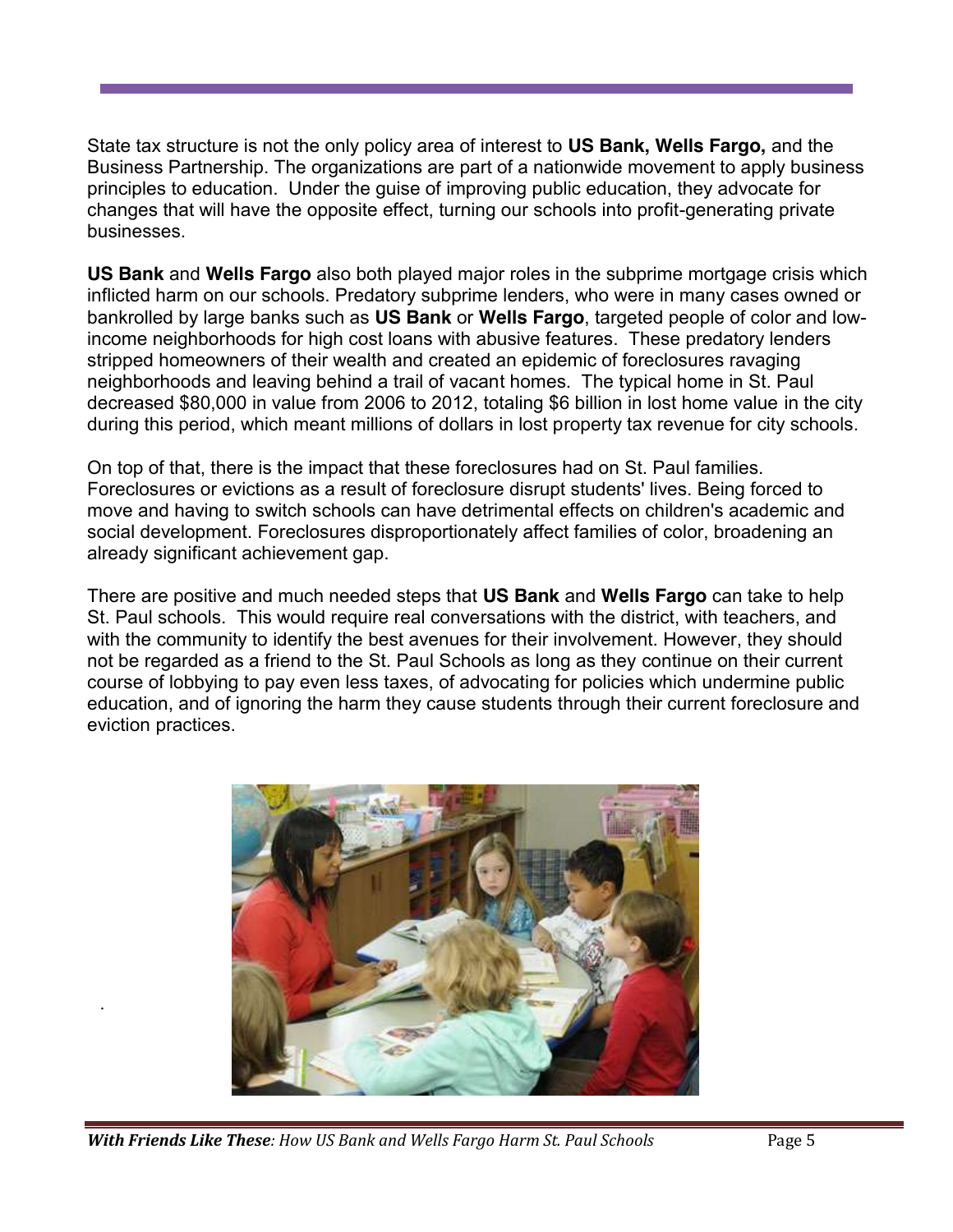# <span id="page-5-0"></span>**Corporate Taxes in Minnesota**

Changes in state law have resulted in Minnesota's largest corporations paying lower rates for state income and state property taxes than they did previously.

### <span id="page-5-1"></span>**Income Taxes**

Corporations currently are taxed at a 9.8% state income tax rate. However, in the past this rate had been as high as 12% and even higher, 13.6%, for banks.<sup>4</sup> As shown below, in 1977 corporate income taxes accounted for 8.4% of the total state and local taxes collected. In 2013, it was only about half as much, just  $4.5\%$ .<sup>5</sup>



MN Department of Revenue, Tax Research Division, May 11, 2015

## <span id="page-5-2"></span>**Property Taxes**

For years, the corporate business community has complained that Minnesota was a "high-tax state," due primarily to the tax rate for commercial properties. The taxes on a commercial property were 3 to 5 times higher than the taxes paid on a similarly valued homestead property. <sup>6</sup>

One of the main goals of the 2001 Tax Act was to address these corporate concerns. The Act reduced the ratio to 2 to 1 for the highest business class rate compared to the lowest homestead class rate, which is what it remains at today. The Act also eliminated the general education property tax. In order to replace some of the revenue that would be lost due to lower business property taxes, the state imposed a new state property tax on business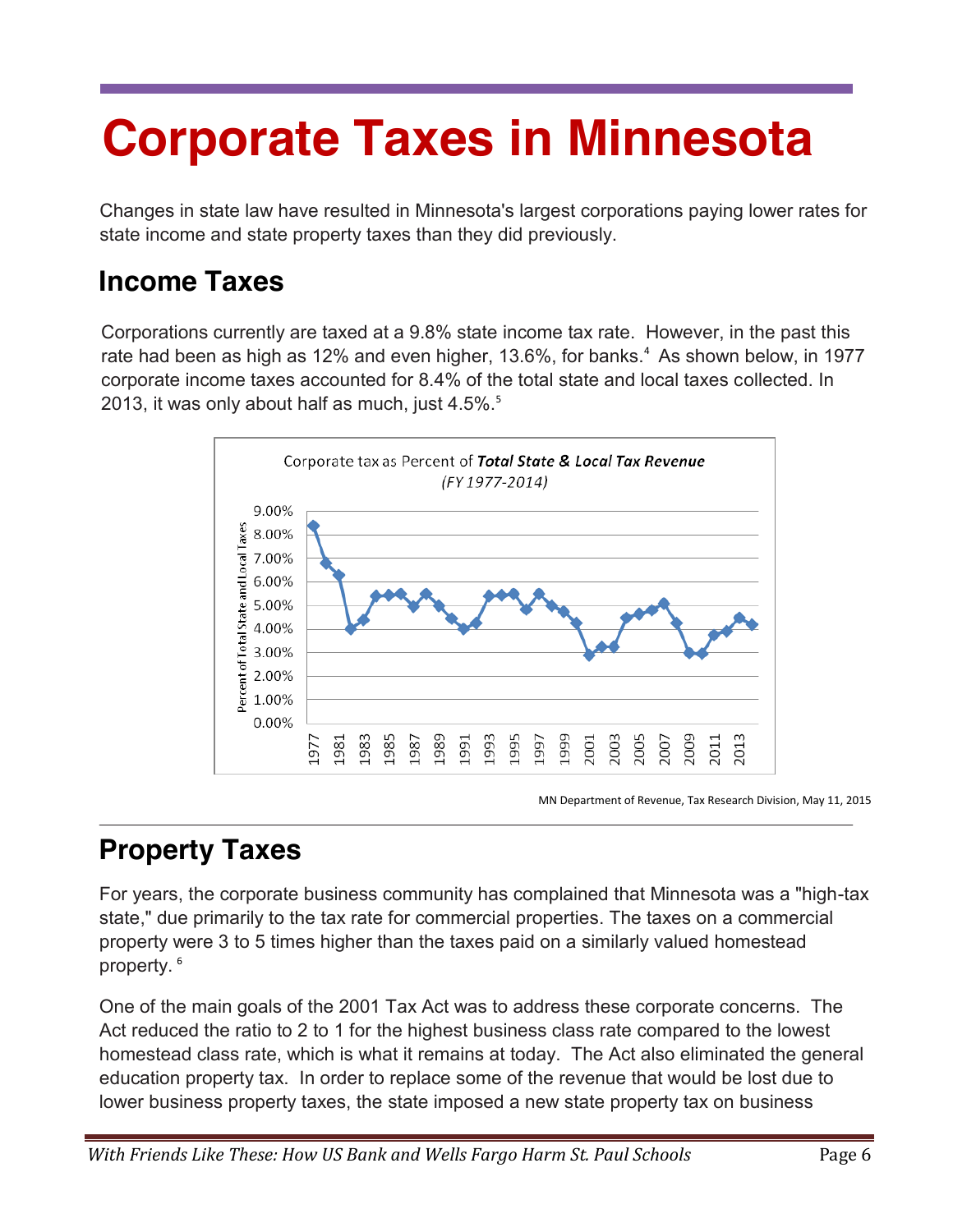properties. However, this served to partially insulate business properties from the large local property tax increases that would come over the next decade.

Minnesota businesses saw this as a big win. "It's good news for business taxpayers because we'll be getting immediate reduction of 10 percent," said Minnesota Chamber of Commerce President Bill Blazer. "That should help to make Minnesota businesses more competitive."  $^7$ 

The Tax Act was also intended to provide relief to homeowners, but as local governments raised property taxes in order to make up for at least some of the reduction in state aid, a larger share of the property tax increases fell on homeowners than would have been the case prior. <sup>8</sup> The reason is that the tax levies used by local governments were not based on the class tax rate system and so did not give any preferential treatment to homesteads.

As a result, there was an 87% increase from 2002 to 2014 in the total amount of homestead property taxes paid, compared to a  $64\%$  increase in business property taxes.  $9$  The share of total statewide property taxes paid by business shrunk from 36% in 2002 to 31% in 2014, while the share paid by homeowners remained at 41%.<sup>10</sup>



**"It's good news for business taxpayers because we will be getting immediate reduction of 10 percent. That should help to make Minnesota businesses more competitive." - Minnesota Chamber of Commerce President Bill Blazer after passage of the 2001 Tax Act**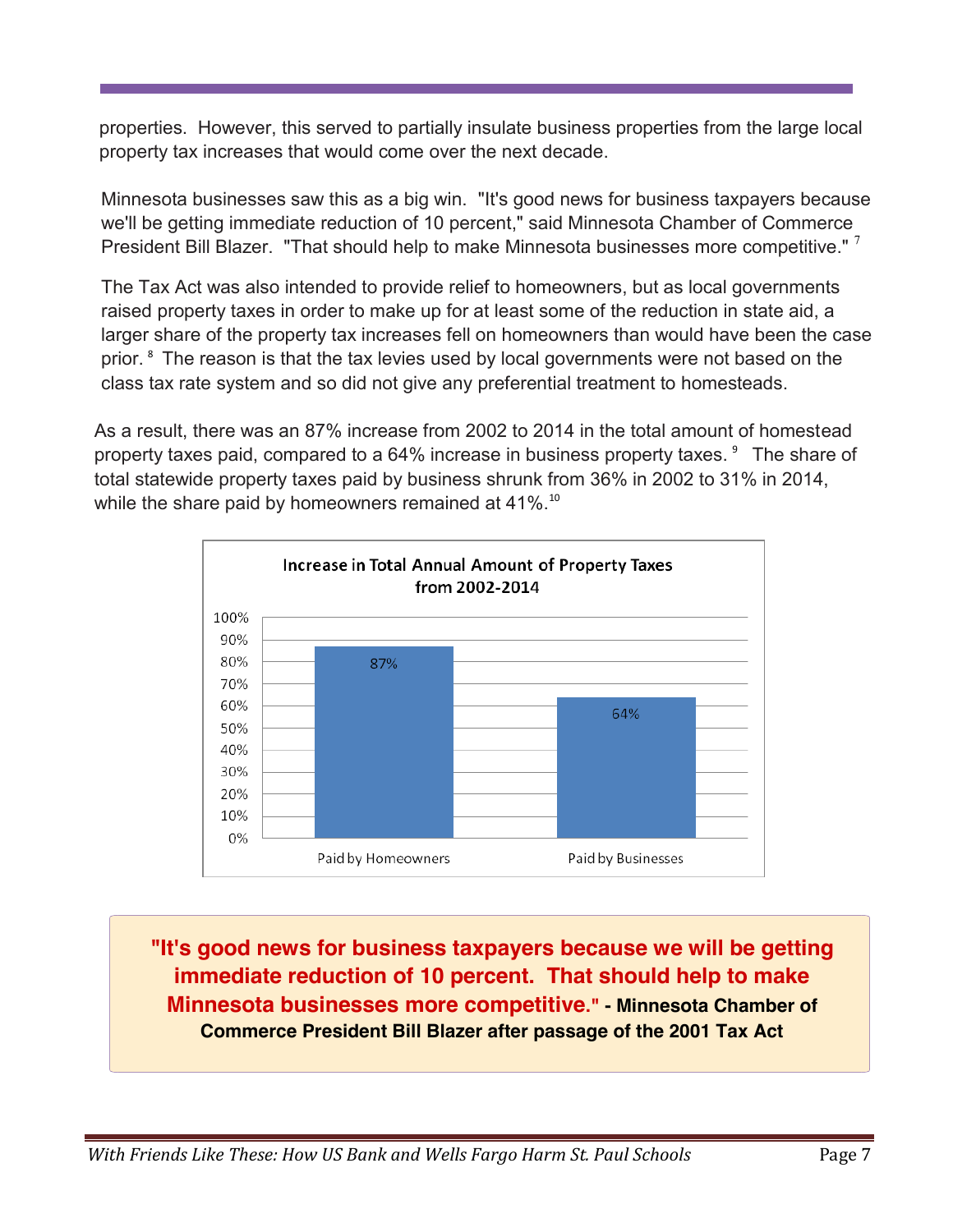### <span id="page-7-0"></span>**Efforts to lower corporate taxes in Minnesota**

Lowering taxes for corporations in Minnesota has been and continues to be a priority of the business community, and especially of the Minnesota Business Partnership.

The Minnesota Business Partnership is made up of the CEOs and senior executives from Minnesota's largest employers. US Bank is intimately involved in the organization. **US Bank** CEO Richard Davis was the long-term term Chairman until this past year, and he remains on the group's Executive Committee. The current chairman, Polaris CEO Scott Wine, is on **US Bank**'s Board of Directors. Ecolab CEO Doug Baker, who is a prior chairman of the Business Partnership and is the current chair of the group's Fiscal Policy Committee, is also on **US Bank**'s Board of Directors.

According to the Business Partnership's Fiscal Policy Committee, "Minnesota has an antiquated and burdensome tax structure that forces Minnesota-based businesses to shoulder a heavy and growing load . . . "<sup>11</sup>

In 2011, the Republican-controlled House and Senate voted to eliminate the property tax on business properties, as part of a larger tax bill that Dayton vetoed.<sup>12</sup> In June 2012, Julianne Ortman, the Senate Taxes chair said that eliminating the business property tax was one of the Senate Republicans' top three priorities and the most important thing the Taxes Committee could do.<sup>13</sup> However, they still couldn't get Dayton to support their bill. The issue did not advance very far when Democrats controlled the House and Senate in 2013 and 2014.

Corporations spent heavily in 2014 to take back the House. The Minnesota Business Partnership alone made almost \$400,000 in recorded contributions in the 2014 election cycle, with all but \$6,500 of it going to Republicans. This was more than they had spent in the two previous election cycles combined.14

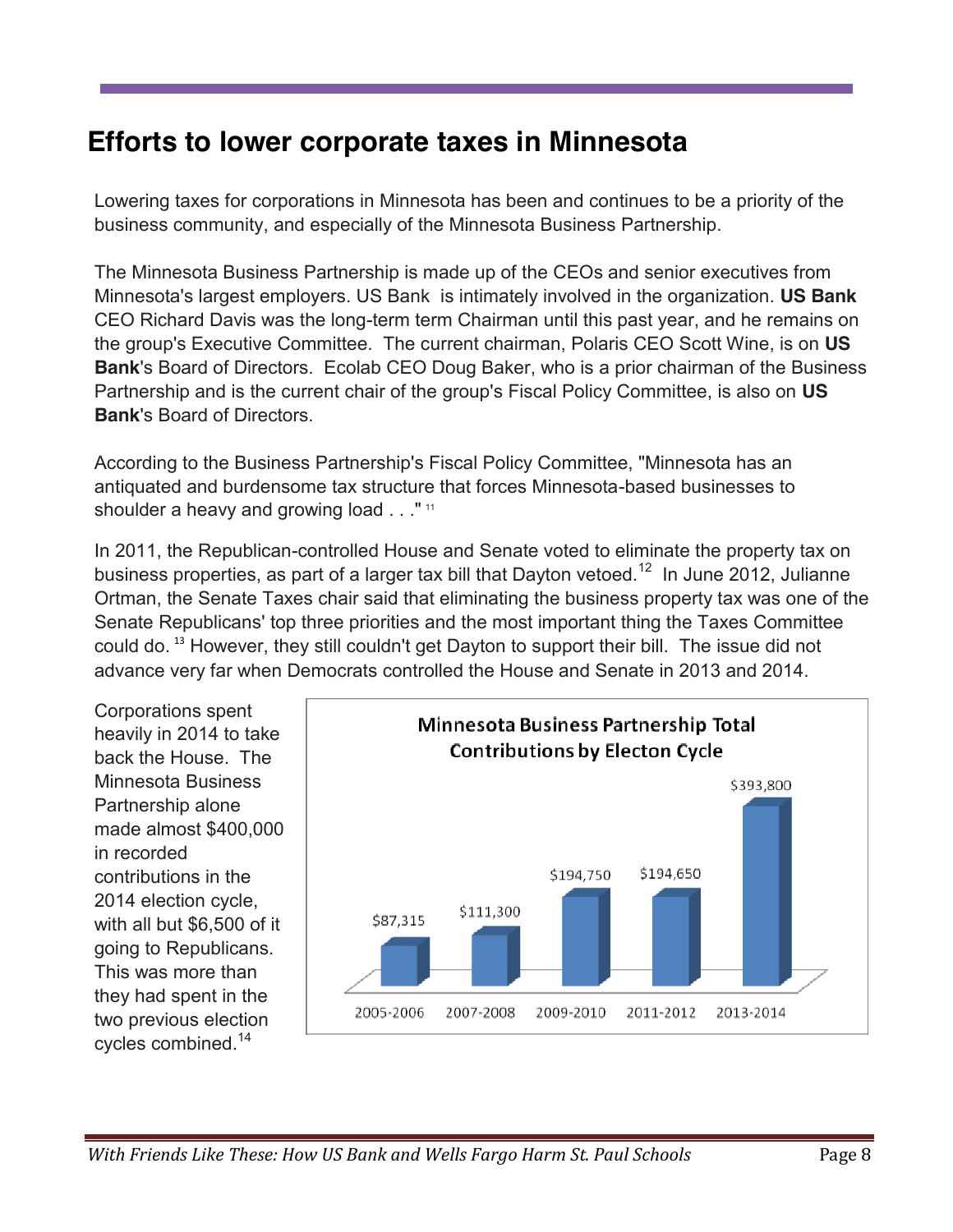In 2015, the Minnesota House of Representatives passed its Omnibus Tax Bill (HF848) which included the permanent phase-out of the state business property tax. This would cost \$450 million in the first two years, \$1 billion over the next two years, and then \$1 billion a year after that.<sup>15</sup>

Eliminating the state business property tax would be a big windfall for the biggest businesses in Minnesota. **US Bank** and **Wells Fargo** would each save between \$3 - \$4 million a year.

| <b>Corporation</b> | Amount that would be gained annually with<br>elimination of state business property tax <sup>16</sup> |  |  |
|--------------------|-------------------------------------------------------------------------------------------------------|--|--|
| Mall of America    | \$6.6 million                                                                                         |  |  |
| Target             | \$4.4 million                                                                                         |  |  |
| Walmart            | \$4.0 million                                                                                         |  |  |
| <b>Best Buy</b>    | \$3.7 million                                                                                         |  |  |
| <b>US Bank</b>     | \$3.5 million                                                                                         |  |  |
| Wells Fargo        | \$3.0 million                                                                                         |  |  |
| Medtronic          | \$2.5 million                                                                                         |  |  |
| Xcel               | \$2.3 million                                                                                         |  |  |
| 3M                 | \$2.1 million                                                                                         |  |  |

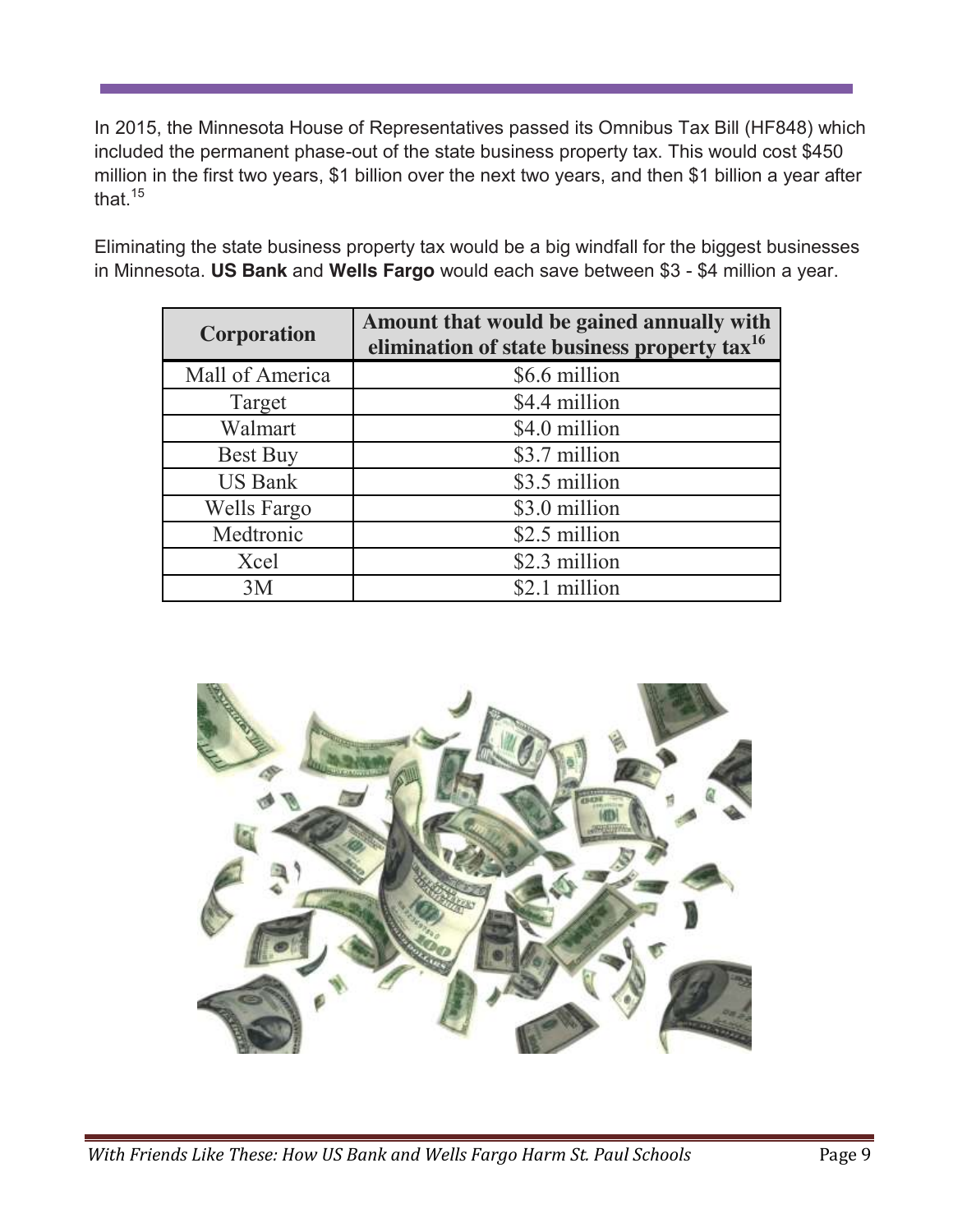# <span id="page-9-0"></span>**Corporate Tax Dodging**

The Minnesota Business Partnership continues to beat the drum for corporate tax breaks, claiming that Minnesota corporations are not competitive with companies in other states. However, many of the corporations represented on the Business Partnership's Executive Committee pay far less than the statutory federal and state tax rates.

These corporations have engaged in practices such as having subsidiaries in offshore tax havens that make it possible to shift income and assets in order to avoid paying corporate income taxes in the United States. Ecolab alone has tax haven subsidiaries in Antigua and Barbuda, Aruba, Bahamas, Barbados, Bermuda, Cayman Islands, Channel Islands, Cost Rica, Cyprus, Hong Kong, Luxembourg, Macau, Malta, Mauritus, Panama, and Singapore.<sup>17</sup>

From 2008 to 2012, **Wells Fargo** avoided paying \$22 billion in federal income taxes. While the federal tax rate requires big corporations to pay a 35% corporate income tax rate, **Wells Fargo** paid a rate of just 12%, shielding almost two-thirds of its profits from federal taxes entirely.18 During this same time, **Wells Fargo** avoided paying \$4 billion in state corporate income taxes. **Wells Fargo** paid state income taxes equal to just 2% of its US profits. Since the average state income corporate tax rate nationally is about 6.2%, **Wells Fargo** was also able to shield two-thirds of its profits from state taxes.<sup>19</sup>

| Corporate Tax Avoidance 2008 - 2012 <sup>20</sup> |                      |                   |                      |                   |  |  |
|---------------------------------------------------|----------------------|-------------------|----------------------|-------------------|--|--|
|                                                   | Federal              |                   | <b>State</b>         |                   |  |  |
| <b>Corporation</b>                                | <b>Effective Tax</b> | <b>Tax Breaks</b> | <b>Effective Tax</b> | <b>Tax Breaks</b> |  |  |
|                                                   | Rate                 |                   | Rate                 |                   |  |  |
| Wells Fargo                                       | 12%                  | \$21.6 billion    | $2\%$                | \$4.1 billion     |  |  |
| <b>US Bancorp</b>                                 | 24%                  | \$2.9 billion     | $4\%$                | \$614 million     |  |  |
| Xcel Energy                                       | $1\%$                | \$2.0 billion     | $2\%$                | \$248 million     |  |  |
| Target                                            | 27%                  | \$1.6 billion     | 3%                   | \$671 million     |  |  |
| 3M                                                | $22\%$               | \$1.6 billion     | $1\%$                | \$661 million     |  |  |
| General Mills                                     | 20%                  | \$1.4 billion     | 3%                   | \$313 million     |  |  |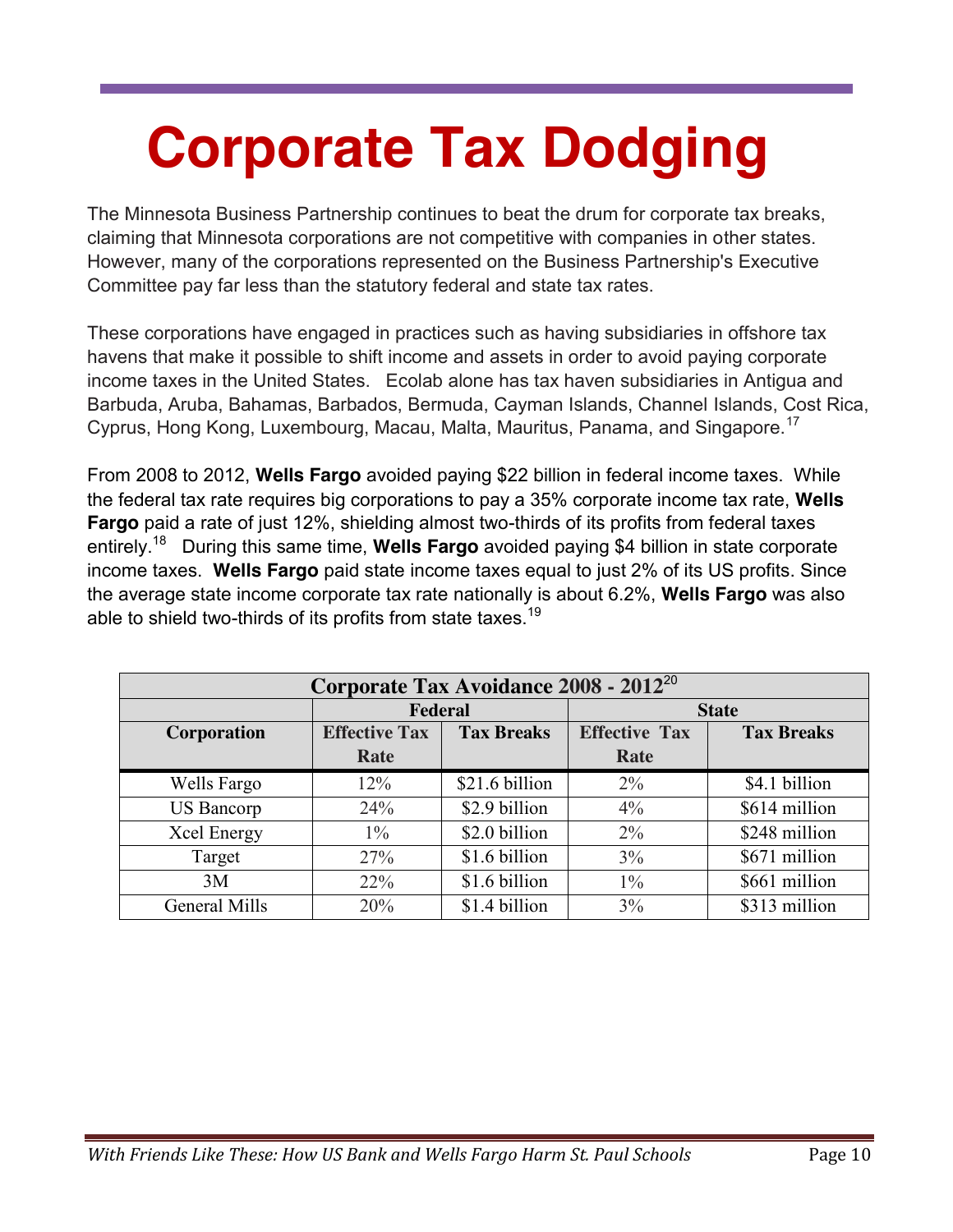# <span id="page-10-0"></span>**K-12 Education Funding**

The reduction in corporate tax revenue lead to a steady decline in state aid from 2003 to 2012, which lead to larger class sizes; elimination of music, art, and sports programs; and a lack of resources needed for important public investments such as all-day kindergarten.<sup>21</sup>

Because of the decrease in state aid, school districts were forced to increase property taxes to try to make up some of the gap. Property tax levies for k-12 education more than tripled between 2003 and 2012, and more than doubled after adjusting for inflation. <sup>22</sup>

Since the revenue from increased levies was not large enough to replace the drop in school aid, school district revenues decreased.  $2^3$  The situation in the St. Paul schools mirrored what was happening in other districts throughout the state.<sup>24</sup>



In order to make up for the deficit, school districts not only cut costs, they also had to take on additional debt through bond offerings.

- In the last ten years, the St. Paul Public Schools' long-term debt increased by \$175 million, so that it is now almost \$500 million.<sup>25</sup>
- The district had to pay \$5 million in upfront fees to borrow this money  $^{26}$ and is paying \$16 million a year just in interest on this debt.  $27 \overline{ }$
- x **US Bank** is the trustee for all of the district's outstanding bonds. **Wells**  Fargo was the underwriter for \$75 million of the district's bonds.<sup>28</sup>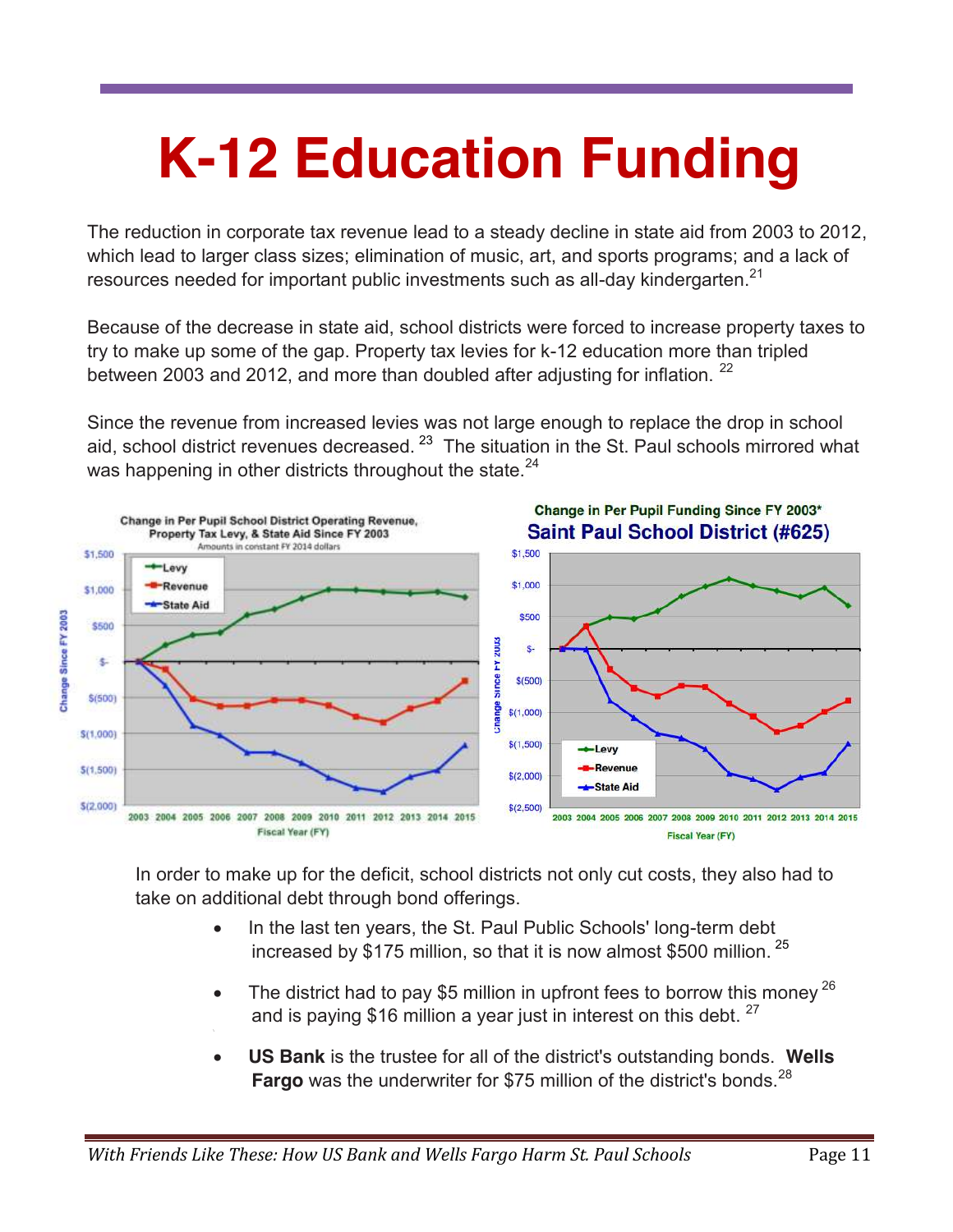## <span id="page-11-0"></span>**Philanthropy and Taxes are Not the Same**

Minnesota's largest corporations boast about their charitable contributions, but the amounts are a fraction of what they should be paying in taxes. Further, charity is not a replacement for government. Our nation established a system made up of democratically elected representatives to establish priorities and to take action for the common good. In contrast, with charitable contributions corporations decide what they think is best for society.

Because they are so underfunded, schools are desperate for any additional funds and honor these corporations for their donations, almost all of which are less than what the CEOs of these corporation are paid for one day.

| <b>Donor</b><br>Category <sup>29</sup> | Corporation          | <b>CEO</b>                    | 2014 Total<br>Compensation <sup>30</sup> | Daily Rate of<br>Compensation <sup>31</sup> |
|----------------------------------------|----------------------|-------------------------------|------------------------------------------|---------------------------------------------|
| $$50,000 -$<br>\$99,999                | <b>General Mills</b> | <b>Kendall Powell</b>         | \$11.6 million                           | \$31,780                                    |
| $$25,000 -$                            | 3M                   | Inge Thulin                   | \$20.1 million                           | \$55,070                                    |
| \$49,999                               | Ecolab               | Doug Baker                    | \$15.5 million                           | \$42,465                                    |
| $$10,000 -$                            | Target               | <b>Brian Cornell</b>          | \$28.0 million                           | \$76,700                                    |
| \$24,999                               | <b>US Bank</b>       | <b>Richard Davis</b>          | \$19.4 million                           | \$53,150                                    |
| $$5,000 -$<br>\$9,999                  | <b>Xcel Energy</b>   | Benjamin Fowke                | \$12.9 million                           | \$35,300                                    |
| $$2,000 -$<br>\$4,999                  | <b>Wells Fargo</b>   | \$20.0 million<br>John Stumpf |                                          | \$54,800                                    |
| $$1,000 -$<br>\$1,999                  | <b>Medtronic</b>     | Omar Ishrak                   | \$12.1 million                           | \$33,150                                    |

#### **St. Paul Public Schools Foundation 2014**

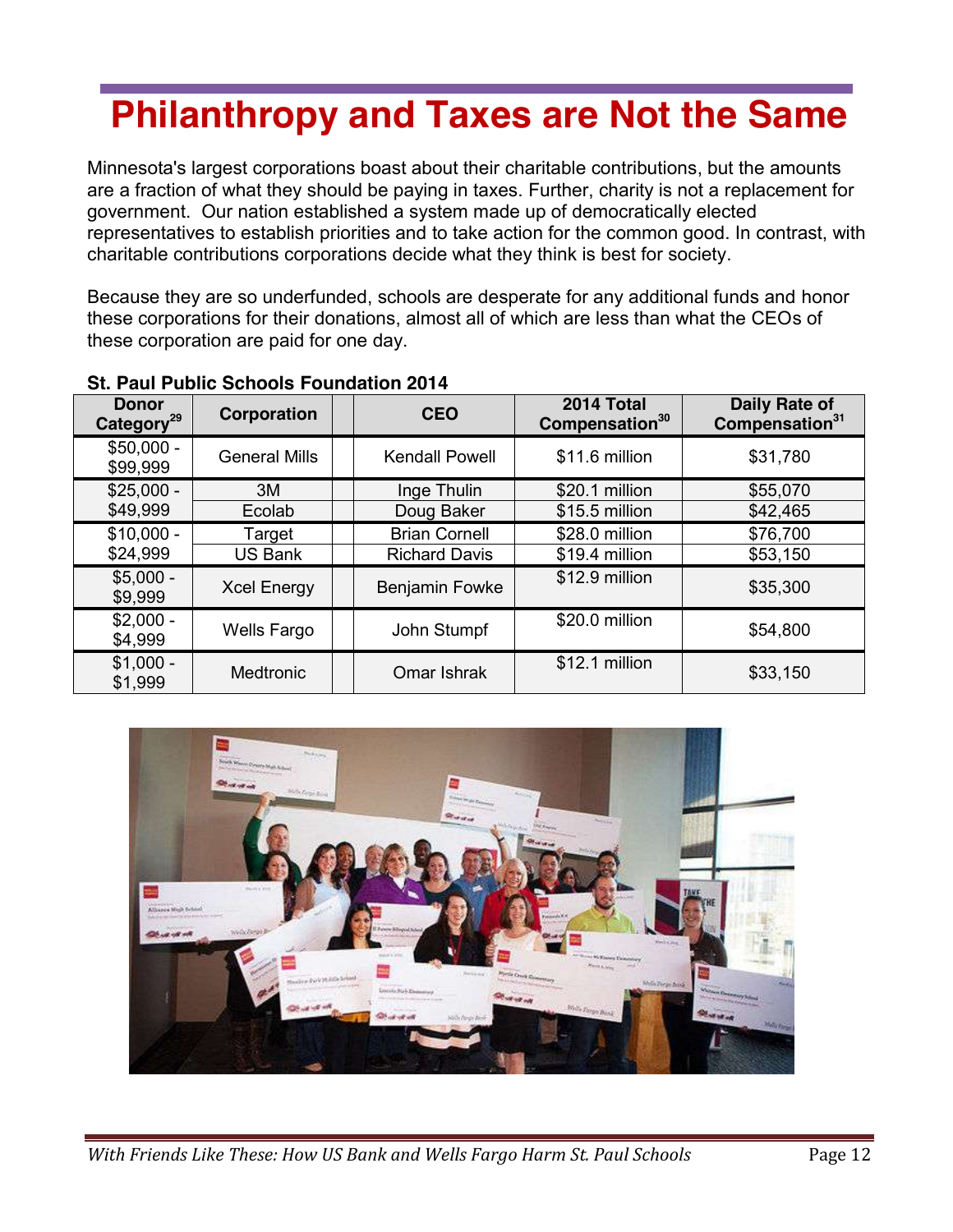# <span id="page-12-1"></span><span id="page-12-0"></span>**K-12 Education Corporate Reform**

After their actions left public schools underfunded and in debt, these same corporations criticized the schools for not being successful enough. The Minnesota Business Partnership issued a report together with the Itasca Project, another organization of which **US Bank** CEO Richard Davis is the current chairperson and of which a **Wells Fargo** executive was the previous chair.

The report cited Minnesota's worst in the nation racial achievement gap and stated that too many graduating students are not fully prepared to enter college or the workforce. "A staggering 38% of Minnesota public high school graduates who attend state colleges and universities are insufficiently prepared -- requiring remedial coursework before they are ready to learn at the college level."<sup>32</sup>

The Minnesota Business Partnership is part of a nationwide movement which seeks to apply business principles to education such as:

- having CEO-like principals and superintendents, who have business experience but little or no education experience;
- closing "failing" schools, just as companies close unprofitable stores or factories;
- aggressively cutting costs, such as by recruiting less experienced teachers
- instituting a market-based system in which public schools, privately managed charter schools, religious schools, for-profit schools, and virtual schools compete for customers/students
- making standardized test scores the ultimate measure, just as profits are the main measure for businesses.<sup>33</sup>

### <span id="page-12-2"></span>**Standardized Testing**

One of the main recommendations of the Business Partnership and Itasca Project's report was to obtain more student data through testing from pre-school through college and to use that data as the main method of evaluating not only students, but also teachers, teacher prep programs, districts, schools and school leaders.<sup>34</sup>

Standardized testing is the bedrock of the corporate education reform movement. As the use of standardized test scores has become more prevalent, "teaching to the test" has become a common practice since low test scores threaten the future of individual teachers and entire schools. With a primary focus on test scores rather than on education, corporations are able to advocate for the hiring of administrators and teachers with little or no education training.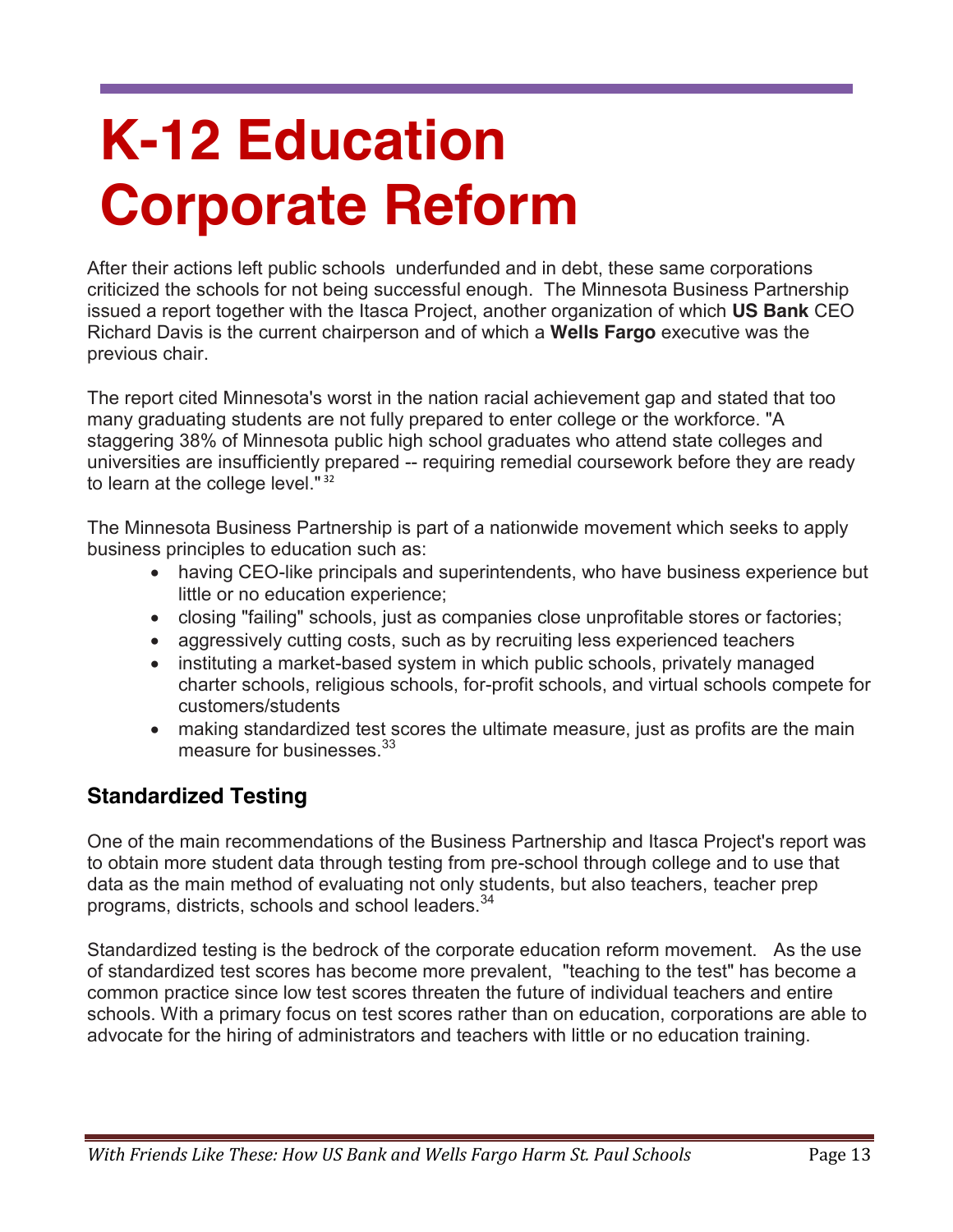### <span id="page-13-0"></span>**Teacher Training**

One of the other main recommendations of the Business Partnership and Itasca Project report was to make greater use of alternative teacher training programs such as Teach for America (TFA). The report notes that TFA has the added benefit of targeting high need students.

TFA has come under criticism for its model of placing under-trained, uncertified, first-and second-year teachers in classrooms filled with high needs students.

"Every year, TFA installs thousands of unprepared 22-year olds, the majority of whom are from economically and culturally privileged backgrounds, into disadvantaged public schools. They are given a class of their own after only five to six weeks of training and a scant number of hours co-teaching summer school (in a different city, frequently in a different subject, and with students in a different age group than the one they end up teaching in the fall).  $35$ 

TFA was originally intended to stem a teacher shortage and place teachers in schools that were in need of teachers. However, TFA teachers are now replacing veteran teachers, because the TFA teachers are less expensive. Since TFA members promise only to stay for two years, there is a cycle in which they are then replaced by brand new under-trained, uncertified teachers, creating a system of interchangeable educators.

### <span id="page-13-1"></span>**Charter Schools**

The corporate reform movement has been a big backer of charter schools, which can operate largely apart from the oversight of the school district and the democratically elected school board. Charter schools are independently or privately run, but they are publicly financed, often along with additional resources from corporate sponsors.

**A** *New York Times* **editorial noted that although charter schools originally promised that they would outperform traditional public schools if they were not restricted by public bureaucracy and regulations, there was a "growing number of studies showing that charter schools are generally no better - and often are worse -- than their traditional counterparts . . ."36**

In October 2014, the Minnesota Business Partnership announced its Charter School Initiative in which fifteen Business Partnership member companies would help Minneapolis charter schools by providing operational assistance, including marketing, professional development, literacy support, and nutrition assistance. <sup>37</sup>

In January 2015, the Business Partnership announced that it was making a loan to build a new charter school in Minneapolis, the first of five new schools that they planned to build under its initiative.<sup>38</sup>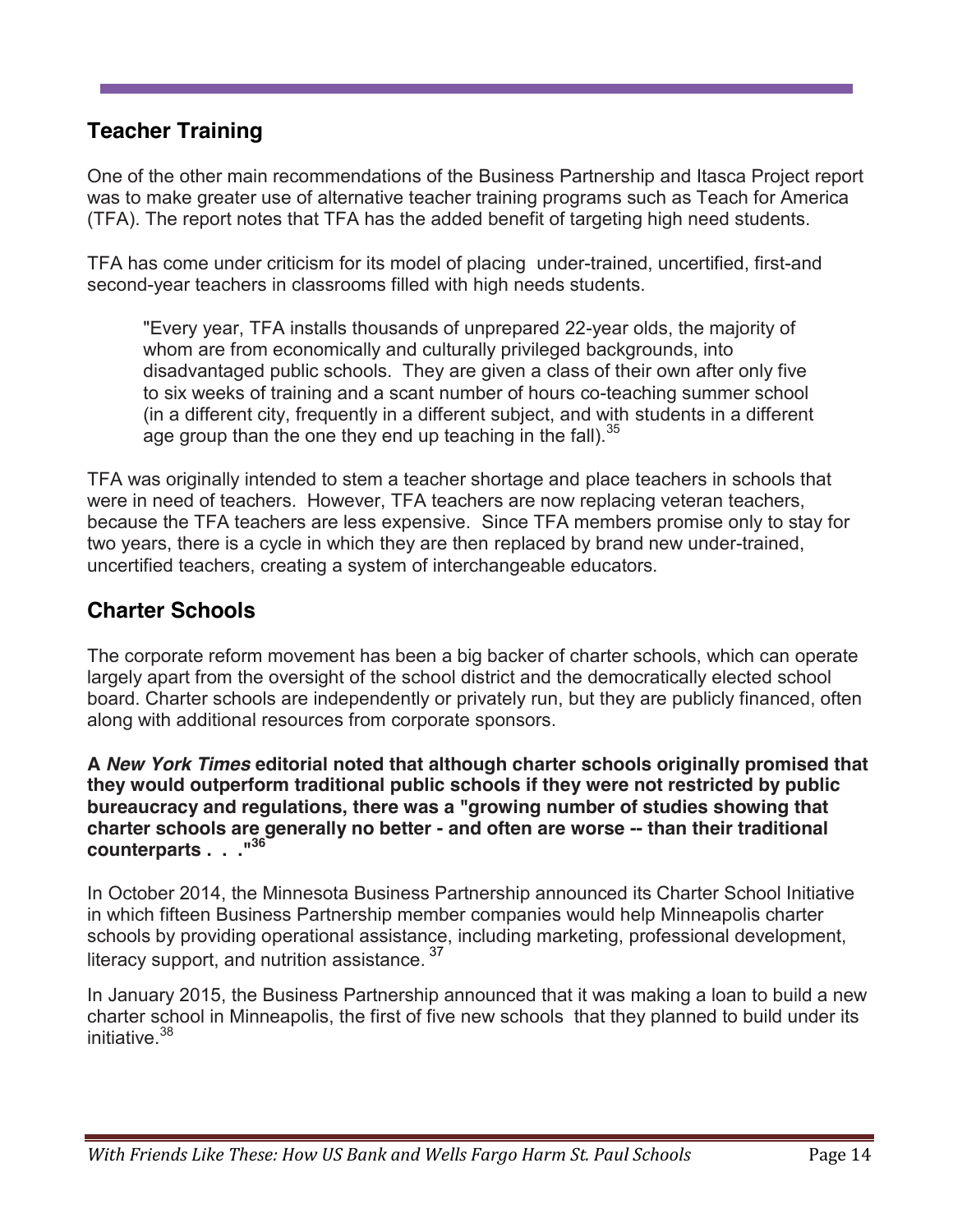## <span id="page-14-0"></span>**The Impact of Foreclosures on Education**

The subprime mortgage crisis and mortgage meltdown resulted in a record number of foreclosures and plunged the United States into the worst financial crisis since the Great Depression. St. Paul was not immune from this crisis. Although the housing crisis affected individual homeowners of all races and ethnicities, communities of color suffered from an extreme concentration of housing problems.

Predatory subprime lenders targeted people of color for high cost loans. In some cases, the subprime lenders were owned by mainstream financial institutions, such as **Wells Fargo's**  ownership of Wells Fargo Financial. In other cases, predatory lenders were bankrolled by mainstream institutions, such as **US Bank's** investments in New Century Financial, or serving as the trustee for securitized pools of subprime mortgages, which both **US Bank** and **Wells Fargo** did.

The loans made through **Wells Fargo** or **US Bank** had greater concentrations in predominantly white neighborhoods, while the loans made through the subprime lenders were more concentrated in neighborhoods where people of color made up the majority of the residents.

### <span id="page-14-1"></span>**Wells Fargo**

In July 2011, the Federal Reserve Board assessed an \$85 million civil penalty against **Wells**  Fargo, the largest fine the Federal Reserve had ever imposed in a consumer case.<sup>39</sup> The Federal Reserve charged that between 2004 and 2008, Wells Fargo Financial steered customers into more expensive subprime loans even though they qualified for better rates. As part of its settlement with the Federal Reserve, **Wells Fargo** had to repay up to \$200 million to customers that it had overcharged.

There is evidence that **Wells Fargo** engaged in the same pattern of practices in the Twin Cities. **Wells Fargo** served upper income and predominantly white neighborhoods through its bank, providing prime loans with good terms and low rates. In contrast, Wells Fargo Financial, which made higher rate subprime loans, disproportionately served lower income areas and neighborhoods in which people of color made up a majority of the residents.



### **Refinance Loans in St. Paul 2004 to 2006<sup>40</sup>**

*With Friends Like These: How US Bank and Wells Fargo Harm St. Paul Schools* Page 15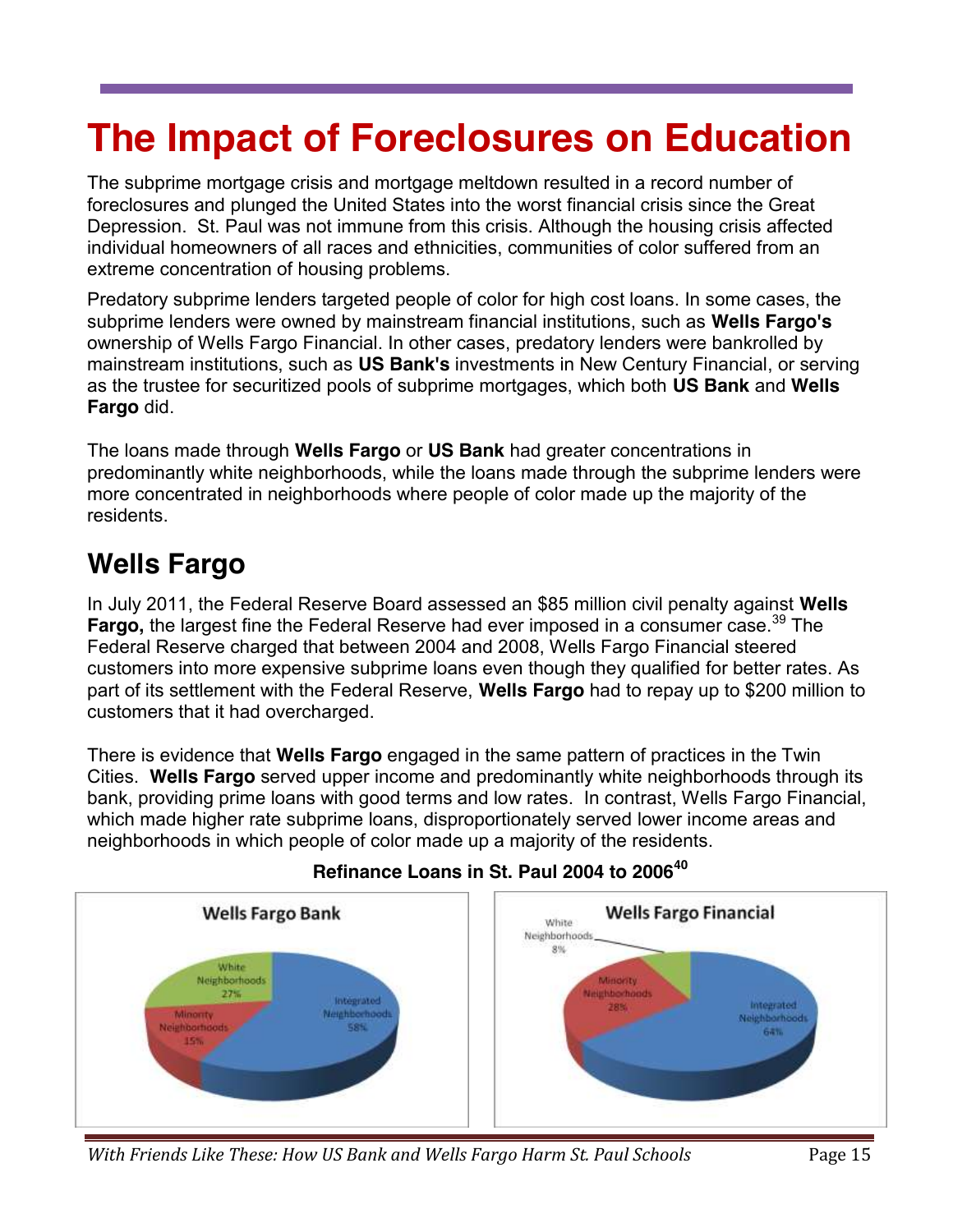## <span id="page-15-0"></span>**US Bank**

**US Bank** was a major investor in New Century Financial, the poster child for bad practices in the mortgage industry. By 2007, when the company filed for bankruptcy, New Century was the second largest subprime mortgage lender in the country.**<sup>41</sup>**

In 1998 and 1999 when it was difficult for subprime lenders to raise capital, **US Bank** came to New Century's rescue and invested \$40 million in the company. **US Bank** reaped a profit of nearly \$18 million form this investment within just a few years.**<sup>42</sup>**

New Century made a large percentage of its loans with high rates and enormous fees to neighborhoods where people of color made up a majority of the residents. From 2004 to 2006, New Century's last year of business, almost half of the refinance loans the company made in St. Paul were in minority neighborhoods. In contrast, just 14% of **US Bank's** refinances in St. Paul were in those neighborhoods.



The investments in New Century were just a small part of **US Bank's** involvement with subprime lenders**. US Bank** served as trustee for billions of dollars in securitized pools of home mortgages made by New Century and others. The list of lenders for whose loans US Bank served as trustee reads like a who's who of the subprime industry: Aames, Ameriquest, BNC, Citifinancial, Conseco, Countrywide, Downey, Equicredit, First Franklin, First Plus, Fremont, Greenpoint, Household, and New Century. <sup>44</sup> As the Trustee**, US Bank** was responsible for distributing the cash flow from the mortgage pools to all the different investors, after **US Bank** took its cut. Trustees take a percentage each month of the overall pool balance.<sup>45</sup>

### <span id="page-15-1"></span>**Unsafe and Unsound Practices**

Minnesota, like the rest of the country, suffered from record foreclosures, many of which could have been avoided. The Office of the Comptroller of the Currency (OCC) conducted examinations of the foreclosure processes of both **US Bank** and **Wells Fargo** and found that both banks engaged in unsafe or unsound practices,<sup>46</sup> such as: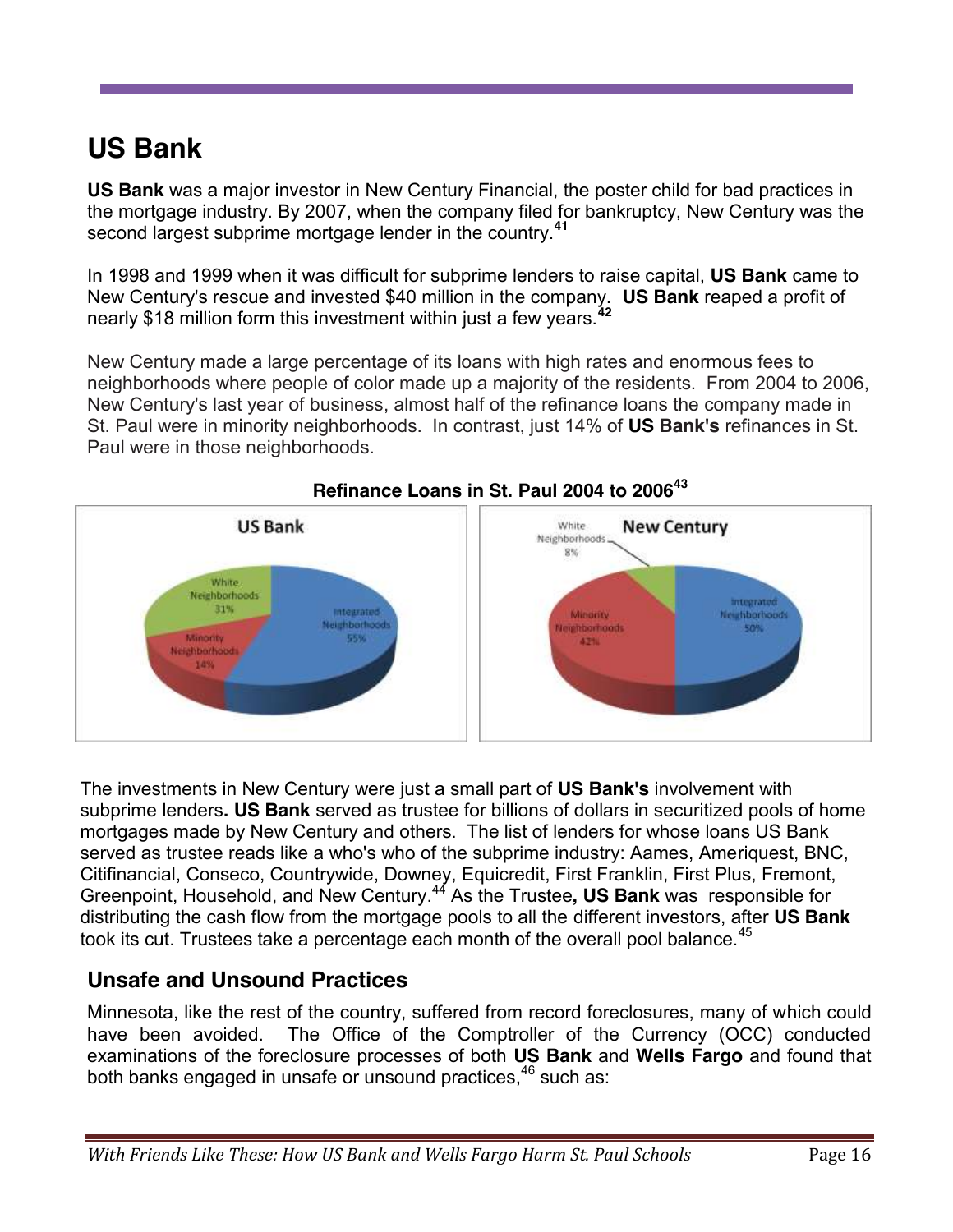- Filing legal affidavits in which bank employees made assertions that they claimed, falsely, were based on personal knowledge or review of the relevant records
- Filing numerous affidavits courts that were not signed in the presence of a notary
- Failing to devote adequate oversight, internal controls, policies and procedures to their foreclosure processes
- Failing to sufficiently oversee outside lawyers and other third-parties handling foreclosures

In addition the OCC found that Well Fargo:

- Initiated foreclosures without always ensuring that mortgage documents met legal requirements
- Failed to devote sufficient financial, staffing and managerial resources to its foreclosure processes



 *I was injured in an accident and was going to be out of work for three months. I called US Bank to see if they could make any adjustments. They said they could help only if I was in default and that I should stop paying my mortgage.* 

 *I received one foreclosure notice and then another one. The bank told me to ignore them because I was in the process of getting a loan modification. I called them to follow up and the person on the other line told me, 'We can't do anything. The house is already sold.'*

*- Caylin Crawford, St. Paul Homeowner*

*"When my monthly mortgage payments jumped from \$800 to \$1,300, I contacted US Bank right away. They told me there was nothing I could do until I missed a few payments -- so I took their advice and went into default. I filled out the application forms multiple times.*

 *They kept on telling me that everything was ok and that they would get back to me. I waited and waited. When I checked back with them, they told me that I had filled out the wrong paperwork and that it was too late.* 

*- Ann Haines, St. Paul Homeowner*

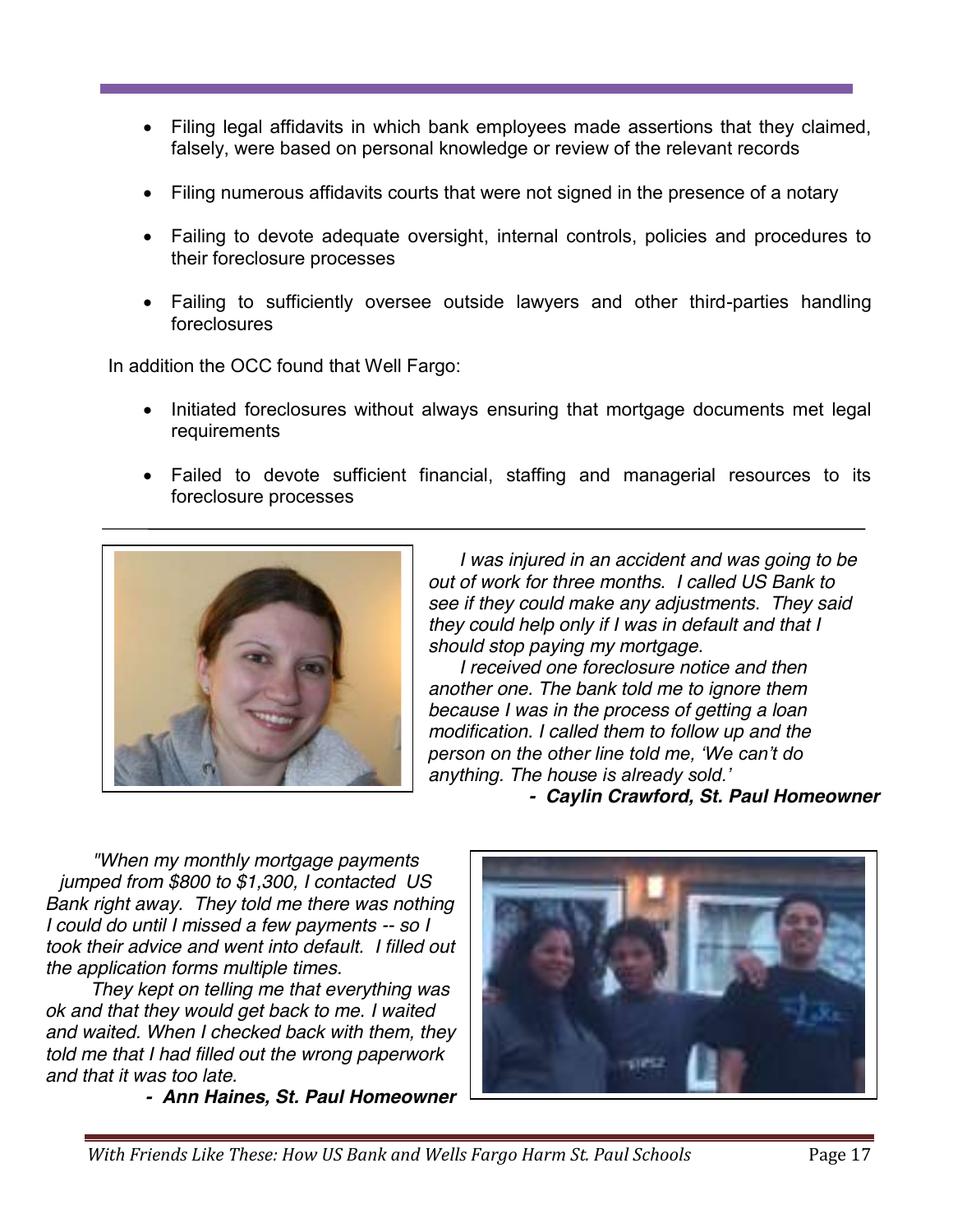Foreclosures not only impacted individual homeowners, but also local governments, neighborhoods, and other property owners, especially when foreclosures left vacant homes.

### <span id="page-17-0"></span>**Home Values**

The unprecedented number of foreclosures and vacant homes caused a steep decline in home values throughout the country, but people of color were hit especially hard. From 2005 to 2009 the median level of home equity that Latino homeowners had nationally was cut in half from \$99,980 to \$49,150. For African-American homeowners, the median level of home equity declined from \$76,910 to \$59,000 during this period. For white homeowners, it decreased from \$115,400 to \$95,000.<sup>47</sup>

In St. Paul, homes in the Dayton's Bluff, Payne-Phalen, North End, and Thomas-Dale neighborhoods experienced the greatest loss of value, dropping 50% from 2006 to 2012, whereas homes in the Mac-Groveland, Highland, and St. Anthony Park neighborhoods decreased the least, dropping less than 20%.<sup>48</sup> In total, St. Paul lost over \$6 billion in home value during this time, costing St. Paul schools millions of dollars in lost property tax revenue.

### <span id="page-17-1"></span>**Damages**

Over the last few years, a number of cities, counties, and school districts have sued Wells Fargo over allegations of predatory lending and the resulting damage. The most recent case was filed in September 2015 by the city of Oakland, CA which charged that Wells Fargo targeted Oakland's African-American and Latino homeowners for loans that were more expensive and higher risk than those made to white homeowners.<sup>49</sup>

These lawsuits blame Wells Fargo for millions of dollars in lost tax revenue which led to cuts in services and programs. Oakland's lawsuit asks Wells Fargo to compensate the city for the "great financial harm" the foreclosure crisis caused.

"Wells Fargo's discriminatory conduct devastated individuals and communities, increasing poverty and wiping out or drastically reducing wealth for minority communities while bankers prospered," said Barbara Parker, the city attorney for Oakland. "Wells Fargo and other banks knew when they issued predatory loans that many of them would result in foreclosure.

### <span id="page-17-2"></span>**Impact on Students**

Foreclosure, or eviction from a home as a result of foreclosure, disrupts students' lives as their families are forced to move. Students may have to change schools or even districts, adjust to a different curriculum, and develop new relationships with teachers and peers.

Research has shown that involuntary residential moves and within-year school switching can have detrimental effects on children's academic and social development. Disruptive residential moves are linked to problems such as grade retention, failure to complete school, and a lack of interpersonal skills. $50$ 

Further, foreclosures disproportionately affect families of color, whose children already face greater academic challenges, broadening an already significant achievement gap.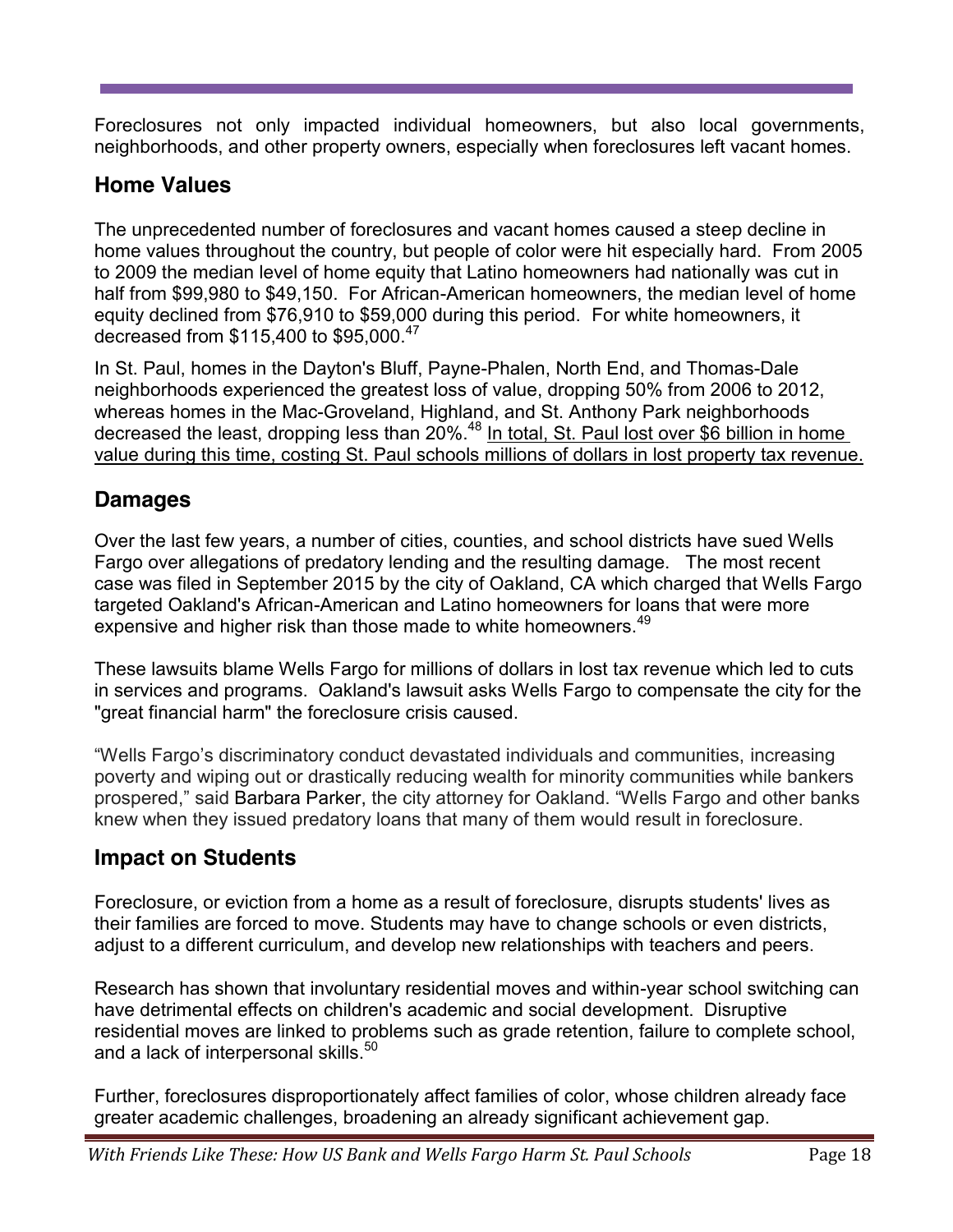## <span id="page-18-0"></span>**Recommendations**

#### **1) End Disruption to Education Due to Foreclosures**

The Saint Paul Public Schools should require that any financial institution with which the district has a contract adopt a policy that it will not foreclose on any home or rental property where school-age children reside during a school year unless they have offered foreclosure mediation with a neutral third party to the borrower first.

#### **2) Seek Legal Opinion about Possible Damages**

The Saint Paul Public Schools and the St. Paul Federation of Teachers should jointly select a law firm to provide the District with a legal opinion about whether the district has suffered financial harm as the result of **US Bank** or **Wells Fargo** violating the Fair Housing Act.

#### **3) Negotiate for Greater Investment**

The Saint Paul Public Schools should request meetings with **US Bank**, **Wells Fargo**, and other large corporations in Minnesota in order to have frank discussions about the depth of the district's needs to better serve its students and particularly students of color, and about the financial capacity of the corporations to meet those needs.

### **4) Oppose Corporate Tax Cuts**

The Saint Paul Public Schools should officially oppose efforts at the legislature, led by the Minnesota Business Partnership, to eliminate the state tax on business properties, which currently brings in about \$1 billion a year in revenue. Eliminating the tax would be a windfall for large corporations such as **US Bank** and **Wells Fargo**, which would each save between \$3 - \$4 million a year.

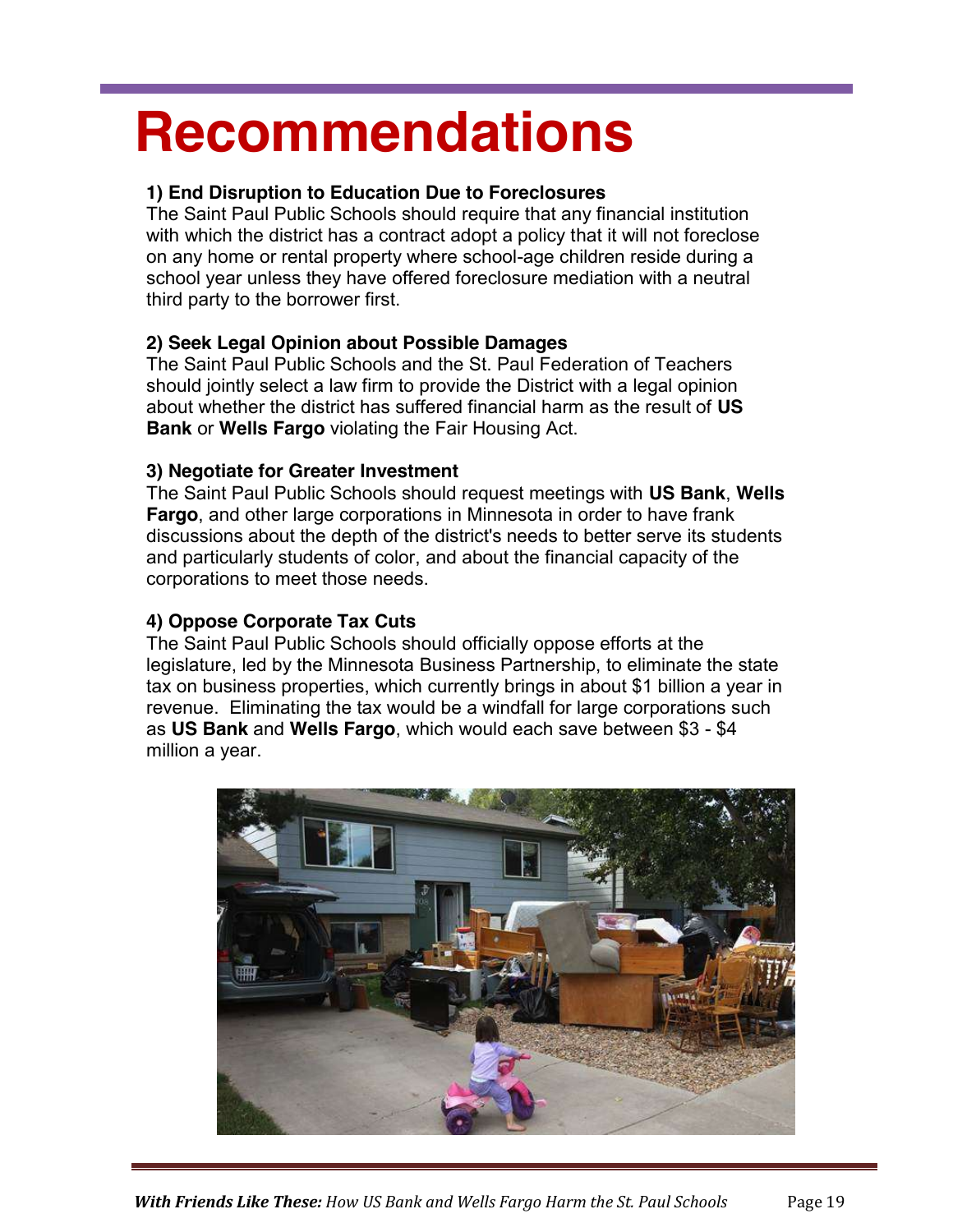# <span id="page-19-0"></span>**End Notes**

<sup>1</sup> Independent School District No. 625 Financial Statements and Supplemental Information, Year Ended June 30, 2014<br><sup>2</sup> Total fees for Series 2015A, 2015B, 2015C, 2014A, 2013B, 2013A, 2012B, 2012A, 2011C, 2011A, 2010C, 20 2010A, 2009D, 2009C, 2009B, 2009A, 2008B, 2008A, 2007A, 2006A, and 2006B<br><sup>3</sup> Annual average from 2006 to 2014 from St. Paul Public Schools Annual Financial Report and Audit Report<br><sup>4</sup> Minnesota Tax Handbook: A Profile of S Research Division, January 2015 <sup>5</sup> "State and Local Tax Collections by Major Tax Category," 2015, Minnesota Department of Revenue<br><sup>6</sup> "Legislative Update: What's a City to Do?", Larkin, Hoffman, Daly & Lindgren Re:View, Bill Griffith<br><sup>7</sup> "Session 2001: <sup>8</sup> Minnesota 2020 Property Tax Report 2002-2010, Jeff Van Wychen, August 2010<br><sup>9</sup> Ibid<br><sup>10</sup> Ibid <sup>11</sup> "Blueprint for Fiscal Policy Reform," Minnesota Business Partnership, January 2015<br><sup>12</sup> "Senate GOP tax bill slashes local government aid," Minnesota Public Radio, Tim Pugmire, March 23, 2011<br><sup>13</sup> "Minnesota GOP want Level Candidates and Other Political Units and Political Committees and Funds"<br><sup>15</sup> "Big business big winners in Minnesota property tax fight,"*Pioneer Press*, J. Patrick Coolican, April 28,2015<br><sup>16</sup> Based on 2015 Minnesot accessed September 28, 2015<br><sup>18</sup> Ibid <sup>18</sup> lbid<br><sup>28</sup> lbid<br><sup>20</sup> lbid<br><sup>22</sup> "Education Finance Working Group Recommendations and Report," MN Department of Education, Nov 2012<br><sup>23</sup> "Education Finance Working Group Recommendations and Report," MN Department of Educ Ravitch, 2010<br><sup>34</sup> Minnesota Business Parnterhsip and Itasca Project <sup>35</sup> Why I Stopped Writing Recommendation Letters for Teach for America," www.slate.com, Catherine Michan, October 9, 2013<br><sup>36</sup> New York Times, February 2, 2013, "More Lessons about Charter Schools" <sup>37</sup> "Minnesota businesses step up to help Minneapolis schools and students," Minnesota Business Partnership, October 7, 2014 <sup>38</sup> "Innovative Partnership Enables Expansion of Effective Charter Schools in Minneapolis," Minnesota Business Partnership press release <sup>39</sup> "Order to Cease and Desist and Order of Assessment of a Civil Money Penalty Issued Upon Consent," Docket Nos. 11-094-

B-HC1; 11-094-I-HC1; 11-094-B-HC2; 11-094-I-HC2; Board of Governors of the Federal Reserve System<br><sup>40</sup> Based on Home Mortgage Disclosure Act (HMDA) data for first lien conventional refinance loans<br><sup>41</sup> "New Century, Bigges April 2, 2007

<sup>42</sup> "US Bancorp Profits Handsomely from Its Investment in new Century," *National Mortgage News,* Brad Finkelstein, March 11, 2002,

 $^{43}$  Based on Home Mortgage Disclosure Act (HMDA) data for first lien conventional refinance loans  $^{44}$  Information from ABSNet